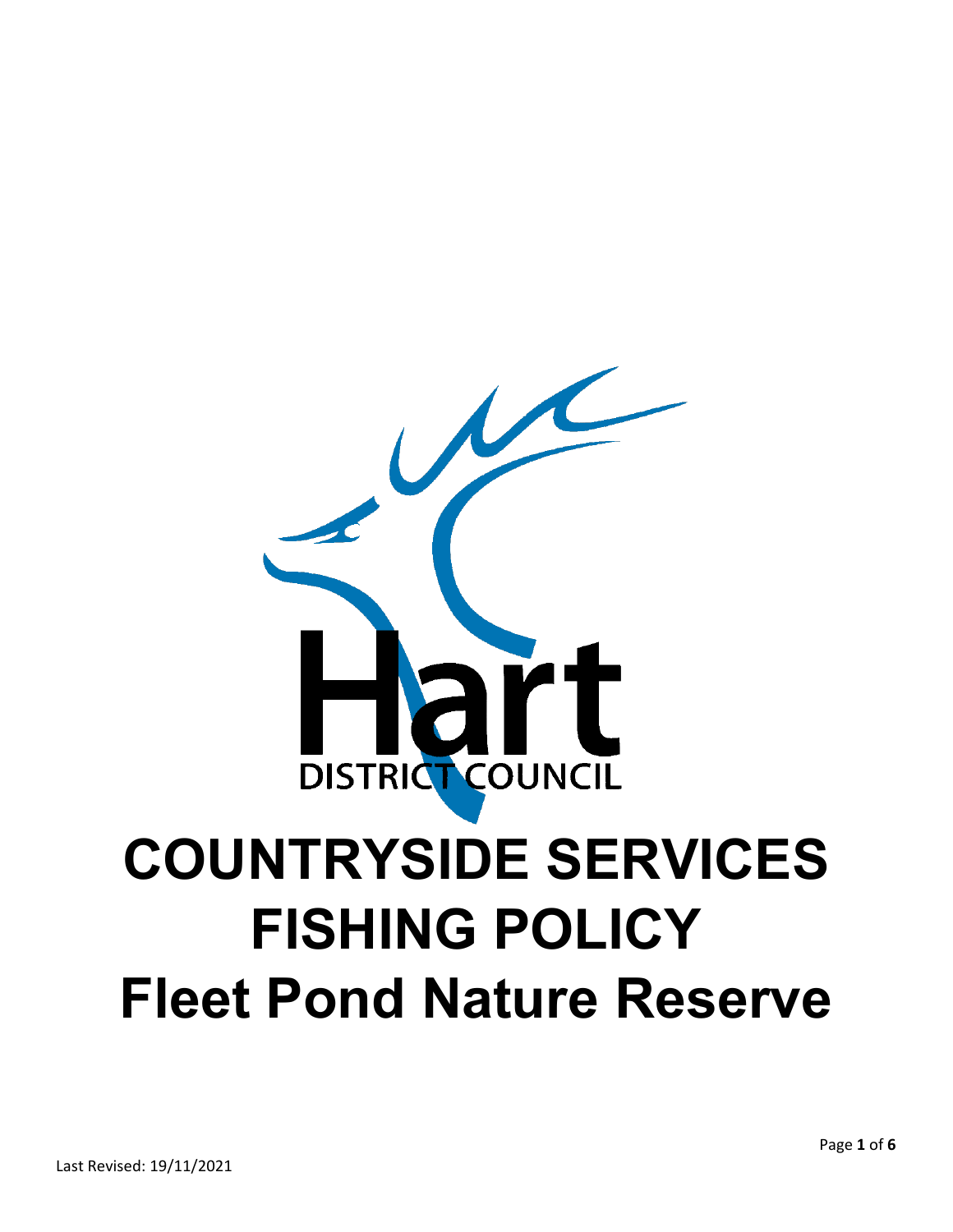# **Table of Content**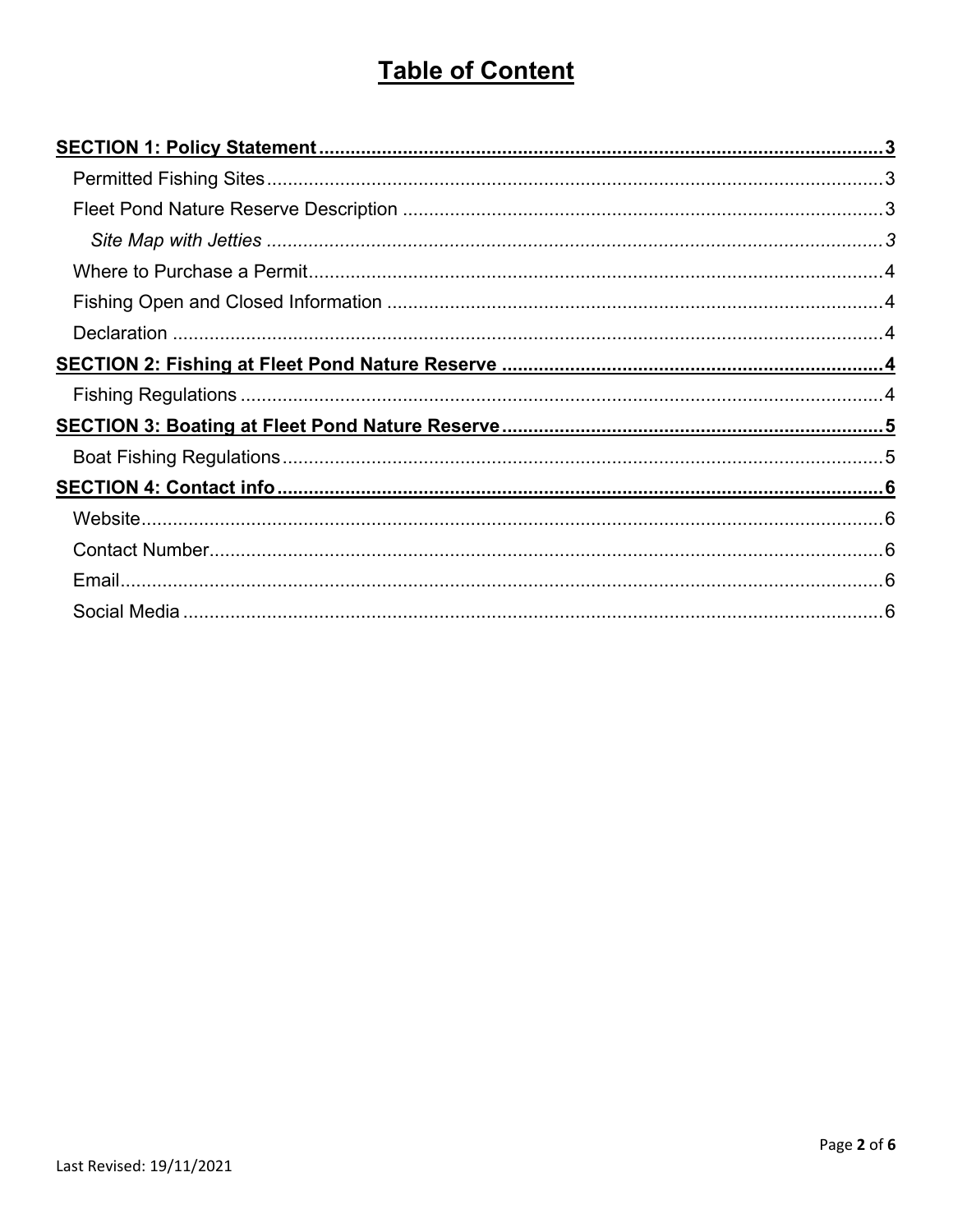# **SECTION 1: Policy Statement**

#### **Permitted Fishing Sites**

Fishing is only permitted at [Fleet Pond Nature Reserve](https://www.hart.gov.uk/fleet-pond-nature-reserve-sssi) following the below regulations. Fishing is not permitted at any other Green Space owned and managed by Hart District Council.

#### **Fleet Pond Nature Reserve Description**

Fleet Pond Nature Reserve is a popular lake for both land and boat fishing with five fishing jetties which visitors can fish from including one T shaped dipping platform which can also be used for fishing, along with two boat launch jetties. Fishing is permitted by annual season permit or day ticket only and in line with the Environment Agency Rod License rules and Fleet Pond Nature Reserve's Fishing Regulations.

Both land and boat fishing must be carried out responsibly. Fleet Pond Nature Reserve is primarily a SSSI (Site of Special Scientific Interest) and any recreational activities that take place must be compatible with the conservation Interest.

#### **Site Map with Jetties**

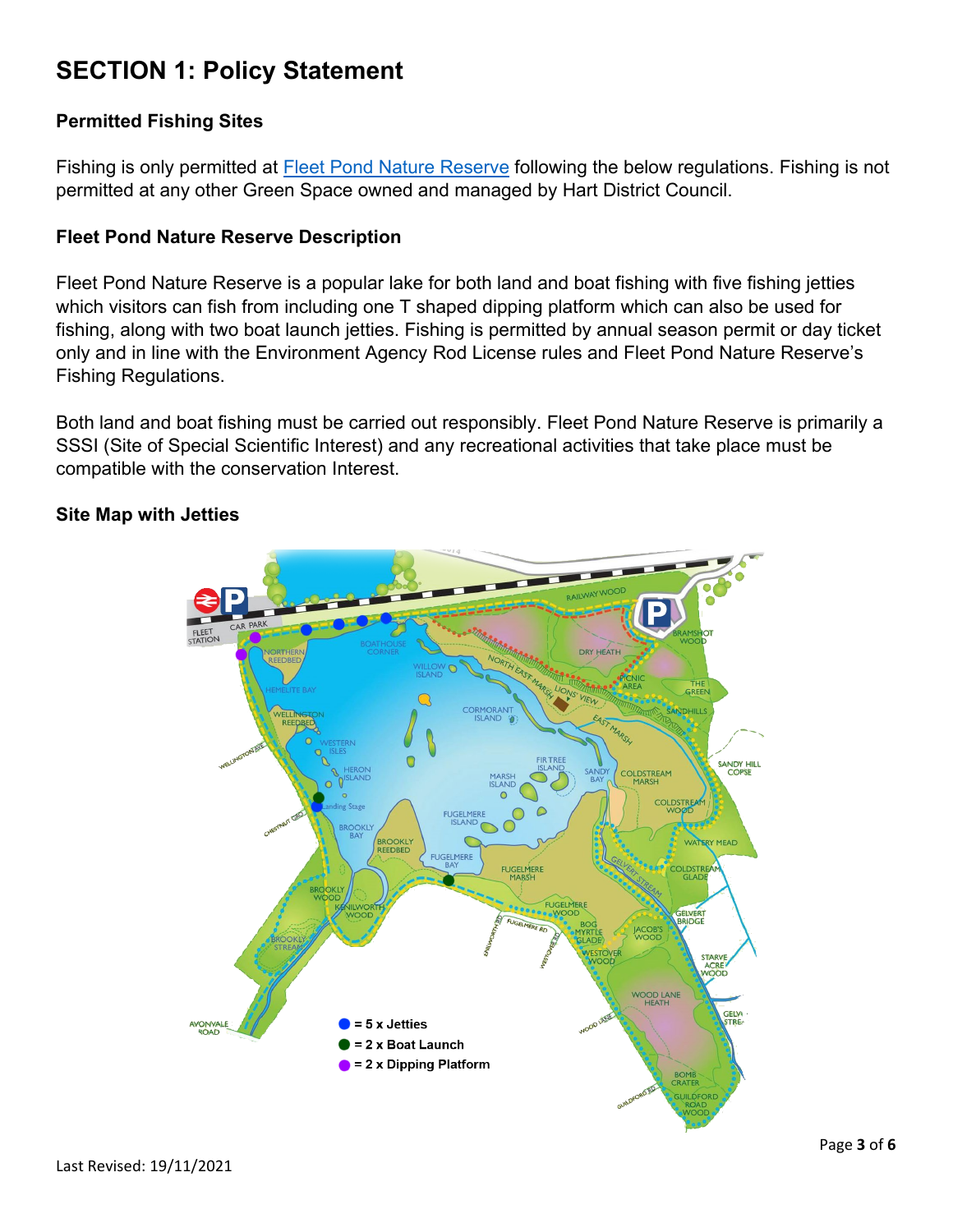#### **Where to Purchase a Permit**

Land and Boat Fishing Permits are available on the Councils web site at [Fleet Pond Nature Reserve](https://www.hart.gov.uk/fleet-pond-nature-reserve-sssi)  [SSSI | Hart District Council,](https://www.hart.gov.uk/fleet-pond-nature-reserve-sssi) Boating and Boat Fishing is permitted with a boating permit only.

#### **Fishing Open and Closed Information**

The fishing season runs from 15 June – 15 March and Fleet Pond Nature Reserve is patrolled by Hart Countryside Services staff several times a week and ad hock visits by the Environment Agency.

The water may be closed at any time under the discretion of Hart District Council or the Environment Agency, e.g., due to a Blue Green Algae outbreak. Notification to Anglers will be via social media, the Council's web site and on-site posters.

#### **Declaration**

Neither the Council nor its Officers, servants or agents will accept liability in contract or tort or in any other way whatever in respect of any damages, destruction, loss or injury to person or property sustained directly or indirectly in the exercise of any right herein given.

## **SECTION 2: Fishing at Fleet Pond Nature Reserve**

#### **Fishing Regulations**

- Fishing is only permitted from 1 hour before dawn to 1 hour after dark
- Only 2 rods are permitted per person
- Anyone over the age of 12 is required by law to have an Environment Agency Rod Fishing License
- Fishing must only be from authorized jetties
- Pathways, bridges and facilities must be kept clear from obstruction
- No rods are to be left unattended
- Lead shot is not permitted
- Please respect other users by keeping radios/music turned down
- No camping
- No fires or barbecues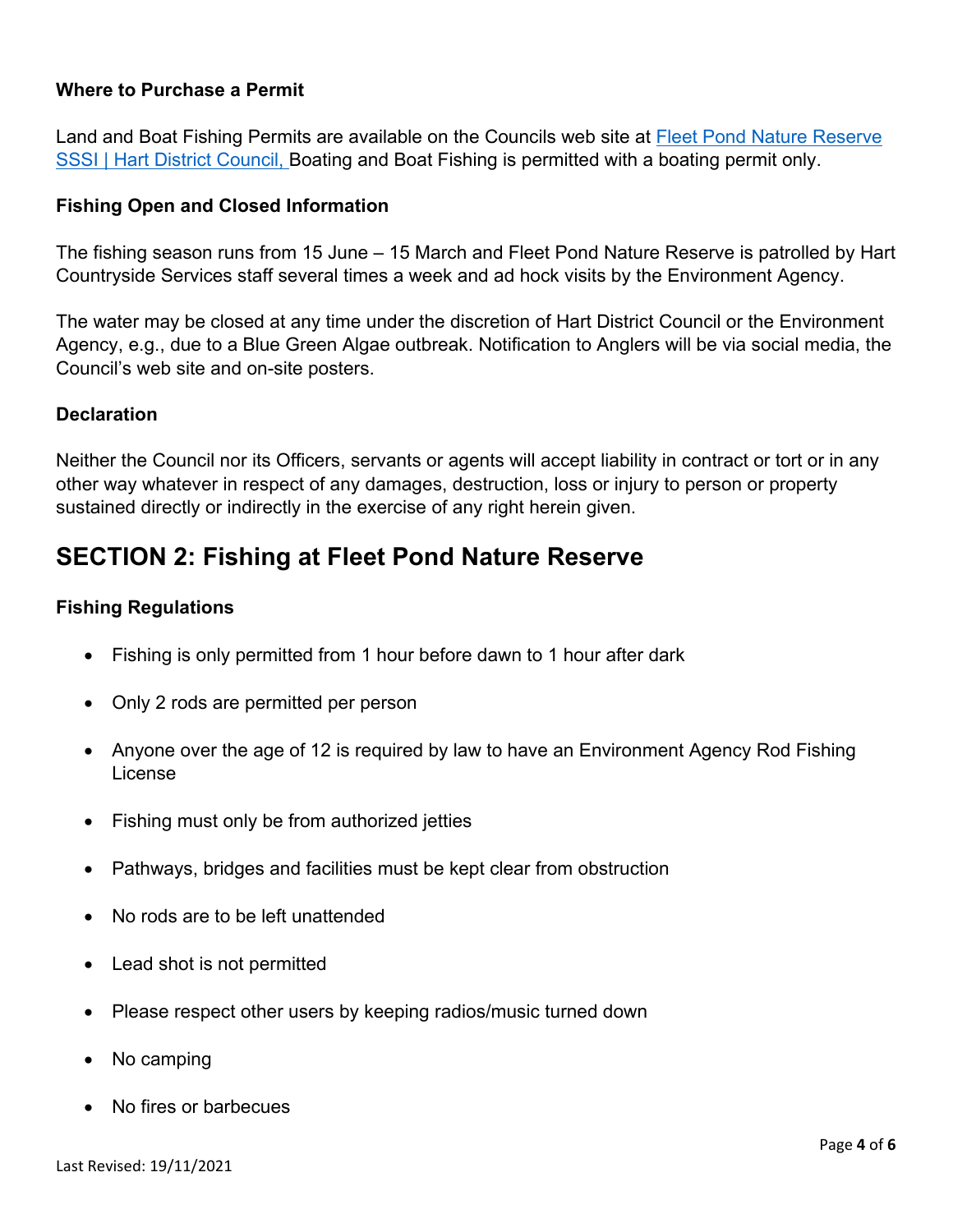- No weapons including catapults
- No litter or pollution
- No Barbed Hooks
- No fish whatsoever are to be killed or taken away from Fleet Pond Nature Reserve
- No litter or discarded fishing tackle of any description to be left because of the danger to wildlife
- All fishing equipment should be cleaned, disinfected and dried before bringing it to the pond and likewise if taken to be used elsewhere
- All anglers must be in possession of a landing net and forceps or a disgorger
- Anglers must have an unhooking mat of a size suitable for the fish targeted
- No fish are to be introduced from other waters
- All permits must be submitted along with appropriate identification when requested
- All permit holders must comply with any condition laid down by Hart District Council, its Wardens and Officers
- Permits are not transferable
- Boating Policy see below, must be complied with

## **SECTION 3: Boating at Fleet Pond Nature Reserve**

#### **Boat Fishing Regulations**

- The launching of boats is to only be from the landing stage provided at the end of Chestnut Grove or near Kenilworth Road / Fuglemere Road – see Map on page 3
- Buoyancy aids to be worn at all times
- The use of Sailing and Fossil fuel Powered boats is prohibited
- Canoes shall not exceed 6 meters and dinghies shall not exceed 4 meters lengthways
- The maximum number of occupants per boat is 4, but this can be reduced in smaller boats